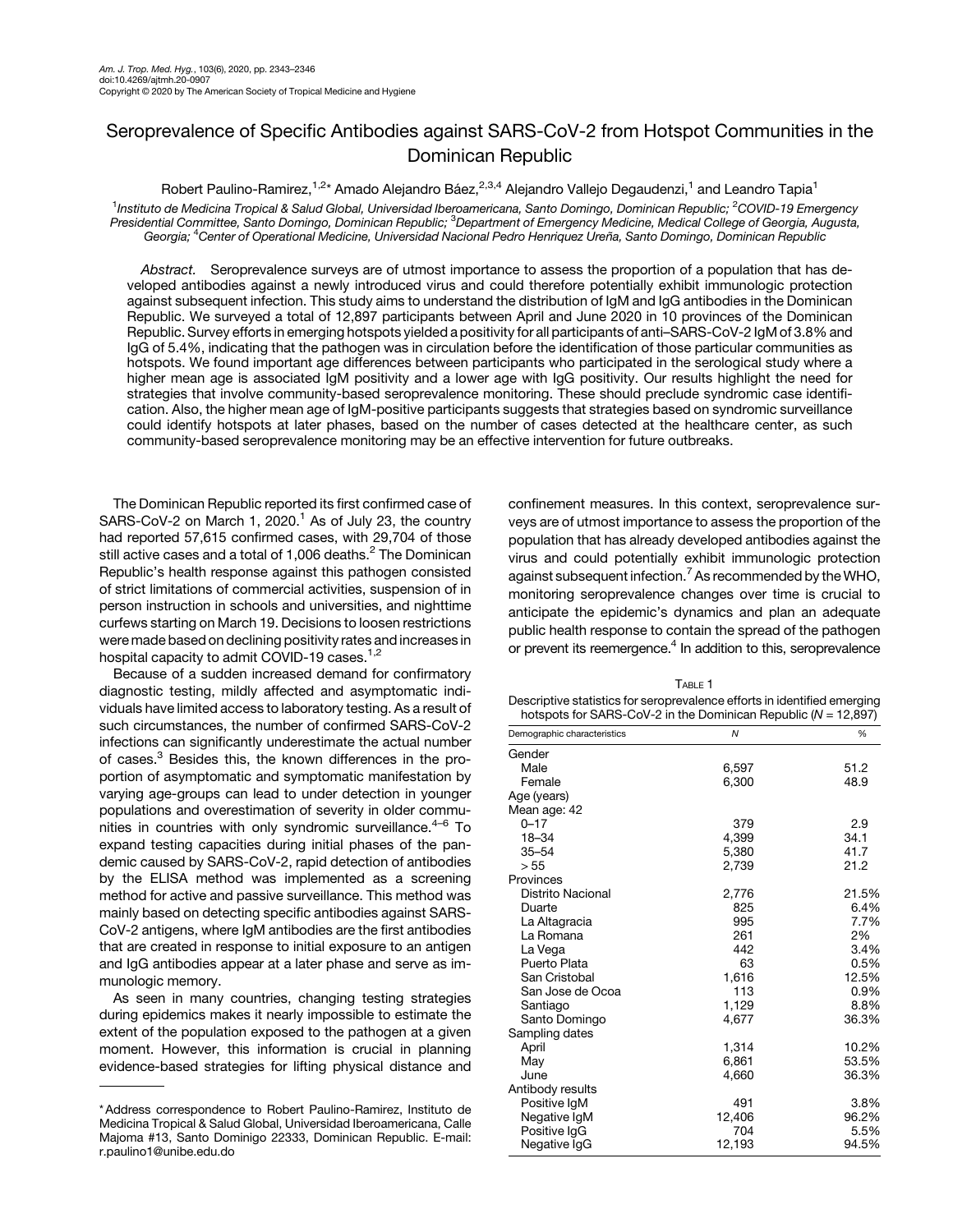<span id="page-1-0"></span>studies offer the benefit of saving testing costs and time and the possibility of carrying out community-based intervention in identified emerging hotspots to stop further spread of the disease.<sup>8</sup>

This study aimed to understand the distribution of IgM and IgG antibodies within the Dominican Republic during community-based interventions. To achieve this, we analyzed the demographic characteristics of participants who received a SARS-CoV-2 IgM/IgG rapid test in emerging hotspots within the Dominican Republic. Emerging hotspots were considered as an increased rate of new infections compared with the previous epidemiological week in a given municipality or province. Because of the inherent difference in IgM and IgG function and structure, we consider that intervened communities with an increased proportion of IgM antibody positivity indicate an early identification of community circulation of SARS-CoV-2. By contrast, a high IgG combined with a low IgM positivity proportion would suggest a late community intervention. We also consider that differences in antibody profile distribution within age-groups can help identify crucial pockets of transmission within the population and guide public health policies.

To assess the seroprevalence of anti–SARS-CoV-2 antibodies in communities within the Dominican Republic, we contacted individuals randomly in communities identified as emerging hotspots for SARS-CoV-2 by Ministry of Health reports and invited members of households to participate in the seroprevalence study. We collected demographic data for each participant and evaluated anti–SARS-CoV-2 IgM/IgG antibodies using a commercially available chromatographic test targeting the S1 domain of the SARS-CoV-2 spike protein (GenBody Inc., Seoul, Korea). To establish the IgG/IgM concentration, sample, strips were subjected to a colorimetric assay using an automatic analyzer (Food and Drug Administration [FDA] evaluation report: IgM sensitivity (40.0%)/ specificity (98.8%), versus IgG sensitivity (56.7%)/specificity (100%) Confiscope G20, Genbody Inc.).<sup>[9](#page-3-0)</sup> Testing efforts consisted of consecutive weekly serological interventions between April and June in communities identified as emerging hotspots for SARS-CoV-2 infections by the syndromic surveillance program of the country's national surveillance system. We adhered to ethical guidelines by performing each test under strict confidentiality.

We surveyed a total of 12,897 participants between April and June in 10 provinces of the Dominican Republic. The sampled population consisted of 51% ( $n = 6,597$ ) males with a mean age of 42 years [\(Table 1\)](#page-0-0). The month of May had the highest turnover of participants, consisting of 53.5% of all the surveyed participants. In part, it can be explained by the Ministry of Health's enhanced efforts through its





FIGURE 1. (A) Frequency of SARS-CoV-2 IgM antibodies and (B) frequency of SARS-CoV-2 IgG antibodies. (C) Age distribution and positive IgG/ IgM ratio in selected communities in the Dominican Republic.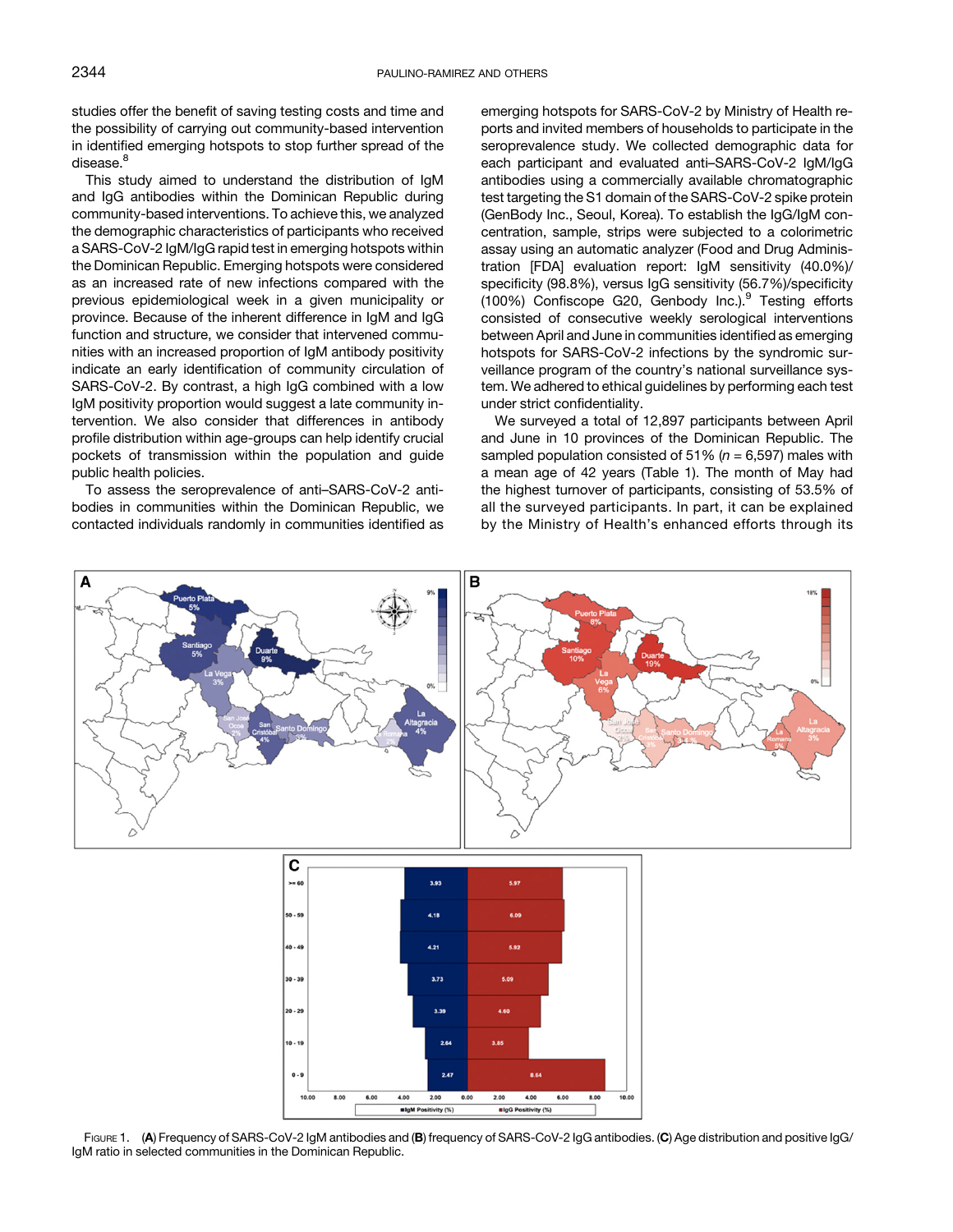Distribution of positive antibody identification linked to emerging hotspots for SARS-CoV-2 in the Dominican Republic ( $N = 1,025$ )

|                            | IgM, n (%) (491 [3.8]) | $lgG, n$ (%) (703 [5.5]) |
|----------------------------|------------------------|--------------------------|
| Distrito Nacional (8,174)* | 88 (3.2)               | 123 (4.5)                |
| May                        | 69 (4.2)               | 99(6.1)                  |
| June                       | 19 (1.7)               | 24(2.2)                  |
| Duarte (876)               | 76 (9.2)               | 153 (18.6)               |
| April                      | 65 (11.6)              | 134 (23.8)               |
| May                        | 11 $(4.2)$             | 19 (7.2)                 |
| La Altagracia (788)        | 35(3.5)                | 38(3.8)                  |
| May                        | 26 (4.1)               | 23(3.6)                  |
| June                       | 9(2.5)                 | 15 (4.2)                 |
| La Romana (834)            | 4(1.5)                 | 14(5.4)                  |
| May                        | 4(1.5)                 | 14(5.4)                  |
| La Vega (1,297)            | 15(3.4)                | 26(5.9)                  |
| May                        | 15(3.4)                | 26(6.7)                  |
| Puerto Plata (479)         | 3(4.8)                 | 5(7.9)                   |
| May                        | 3(4.8)                 | 5(7.9)                   |
| San Cristobal (1863)       | 57(3.5)                | 54 (3.4)                 |
| May                        | 15(2.7)                | 21(3.7)                  |
| June                       | 42 (4)                 | 33(3.1)                  |
| San Jose de Ocoa (67)      | 2(1.8)                 | 2(1.8)                   |
| June                       | 2(1.8)                 | 2(1.8)                   |
| Santiago (2,249)           | 53 (4.7)               | 114 (10.1)               |
| April                      | 46 (6.1)               | 95 (12.6)                |
| May                        | 7(1.9)                 | 19(5)                    |
| Santo Domingo (9,448)      | 158 (3.4)              | 174 (3.7)                |
| May                        | 102 (3.8)              | 111(4.1)                 |
| June                       | 56 (2.8)               | 63 (3.2)                 |

\* Selected communities and confirmed (real time polymerase chain reaction) cumulative cases by June 30, 2020 = 26,137.

multi-sectoral intensive plan to increase testing capacity and early detection and intervention at community and hospital levels.<sup>[10](#page-3-0)</sup>

The provinces of Santo Domingo and Distrito Nacional, which combined make up the Great Santo Domingo Metropolitan Area, accounted for 57.8% of the surveyed population [\(Figure 1\)](#page-1-0). The third most impacted province was San Cristobal. This province is adjacent to the Great Santo Domingo and is tied to this area by joint economic practices, making these metropolitan areas the most critical hotspots (Table 2). Population dynamics between these economically active and dependent provinces were not studied, but the implications of sustained transmission between these prov-inces cannot be fully elucidated.<sup>[11](#page-3-0)</sup>

Survey of all participants in emerging hotspots yielded positivity of anti–SARS-CoV-2 IgM of 3.8% and of anti–SARS-CoV-2 IgG of 5.5%, indicating pathogen circulation before the identification of the community hotspot [\(Figure 1](#page-1-0)). Significant proportional differences in antibody positivity between IgM and IgG tests ( $P = 2.8$  E-10) highlight the weakness of a reactionary response or symptomatic surveillance with this pathogen where time is essential. By contrast, IgM detection in asymptomatic participants by community intervention is an important component of the efforts to stop the community spread of SARS-CoV-2. This is shown by a decline in IgM positivity in continuous months of implementation. Novel approaches to detect emerging hotspots, such as viral detection in sewage wastewaters, have to be adopted to ensure a faster and earlier response to this pathogen.<sup>[12](#page-3-0)</sup>

We found important age differences between those who participated in the serological study. The 491 surveyed participants who received a positive IgM result ( $M = 43.1$ , SD = 14.5), compared with the 12,406 participants who tested negative ( $M = 41.9$ , SD = 16.2), demonstrated significantly higher age at the time of the serosurvey (t  $[533] = -1.6$ ,  $P =$ 0.05). In addition, the 704 surveyed participants who received a positive IgG result  $M = 41.9$ , SD = 16.2), compared with the 12,406 participants who tested negative ( $M = 43.1$ , SD = 16.4), demonstrated significantly lower age at the time of the a positive IgG result  $M = 41.9$ , SD = 16.2), compared with the<br>12,406 participants who tested negative ( $M = 43.1$ , SD = 16.4),<br>demonstrated significantly lower age at the time of the<br>serosurvey (t [12,895] = -1.9, P = 0.0 highlight the possibility of intense pathogen circulation before the intervention of an identified hotspot, with IgG suggesting increased immune memory in younger participants, which would lead to decreased susceptible populations, hence a decreased IgM positivity.

Because of substantial differences in severity, complications, and mortality across age-groups, interventions focused on stopping the spread of SARS-CoV-2 should consider dif-ferent surveillance strategies to reflect such variations.<sup>[4](#page-3-0)</sup> We found a lower proportion of IgM positivity, 2.1%, in children, than the 3.8% mean, and a higher IgG positivity of 5.8% versus the 5.5% mean, which might indicate cryptic transmission at community levels, especially with this age-group. This scenario has also been explored in other parts of the world, where studies found that children functioned as principal transmission foci because of a high asymptomatic proportion of infections.<sup>[13](#page-3-0)–[15](#page-3-0)</sup> With the intense debate about whether to reopen schools and colleges in the fall, it should be a public health priority to understand the role of SARS-CoV-2 transmission in seemingly unaffected population and their role in the reemergence of the pathogen.

Strategies involving community-based seroprevalence monitoring should preclude syndromic case identification.[1,16](#page-3-0) Because our study follows seroprevalence intervention in already identified hotspots by symptomatic surveillance and contact tracing, we can assume that the differences in antibody proportions in young populations suggest important pathogen circulation before community detection and intervention. We consider that an essential limitation to our study is the lack of pre-intervention serodata, and assay-related specificity/sensitivity; this might limit our understanding of any specific age-groups that may act as transmission pockets of the SARS-CoV-2 pathogen before the emergence of the hotspot. To counteract this limitation, we base our conclusions on prior viral circulation based on IgG positivity. By doing so, our hypothesis is supported by our findings that show a younger mean age of IgG-positive individuals than negative IgG participants. Also, the higher mean age of IgM-positive participants contributes to our suggestion that strategies based on syndromic surveillance could identify a hotspot at a later phase, based on the number of cases detected at the healthcare center.

Received July 25, 2020. Accepted for publication October 13, 2020.

Published online October 21, 2020.

Acknowledgments: We thank all the team integrating the COVID-19 Emergency Committee, especially to the Minister of Economics, Planning, and Development, Juan Ariel Jimenez, Ivan Gomez, and the ground team at the Ministry of Defense; and to all those making efforts to appropriately respond to the COVID-19 pandemic in the Dominican Republic. Publication charges for this article were waived due to the ongoing pandemic of COVID-19.

Authors' addresses: Robert Paulino-Ramirez, Instituto de Medicina Tropical & Salud Global, Universidad Iberoamericana, Santo Domingo, Dominican Republic, and COVID-19 Emergency Presidential Committee, Santo Domingo, Dominican Republic, E-mail: [r.paulino1@](mailto:r.paulino1@unibe.edu.do)